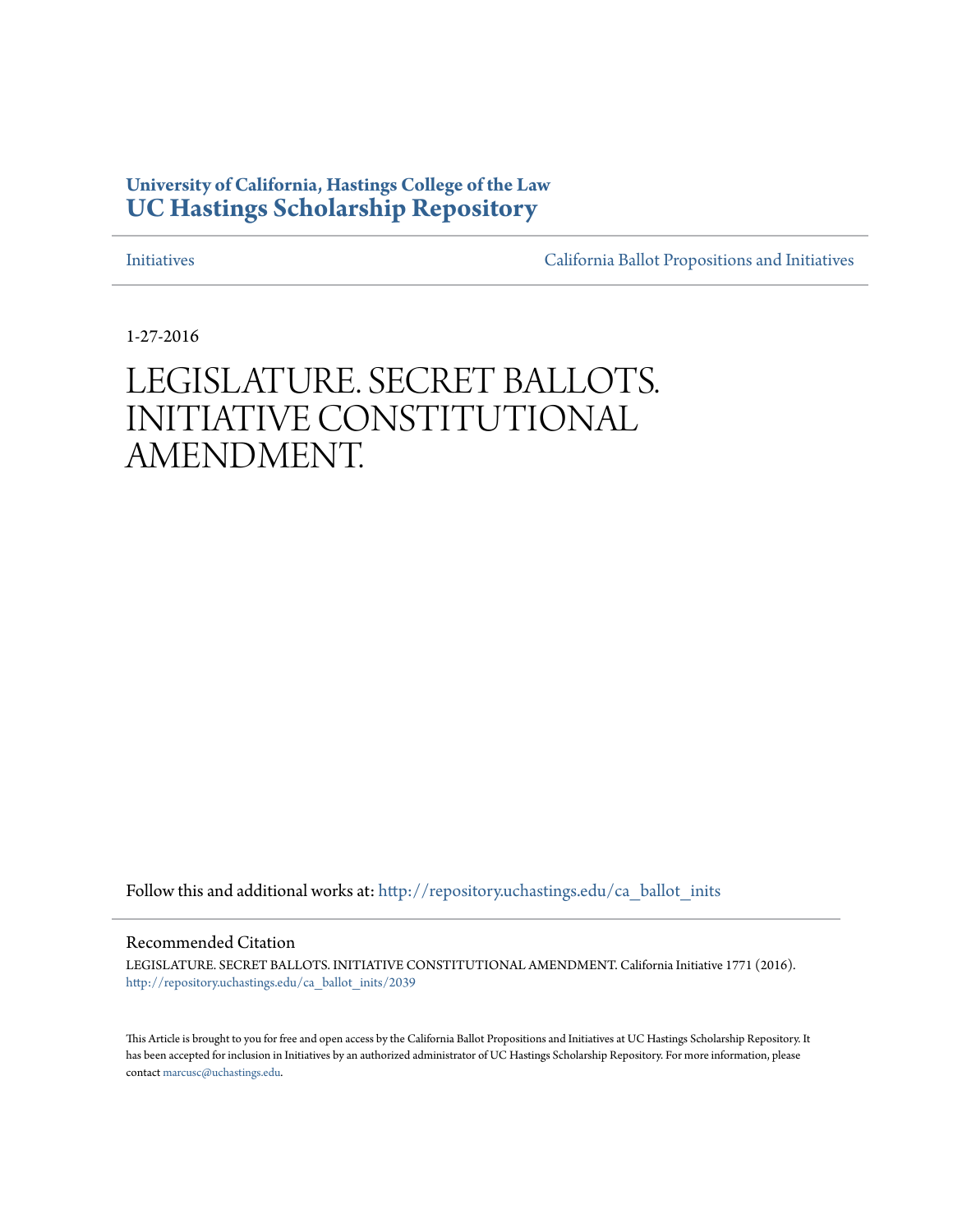This two page document is based on the reference given at the bottom of this page.

To,

Office of the Attorney General ATIN: Initiative Coordinator INITIATIVE COORDi,\1/. Sacramento, CA 94244-2550 (916) 445-4752 / www.oag.ca.gov

JEIVE/ NOV 2 3 2015

**ATTORNEY GENERAL'S &** 

It is requested that a circulating title and summary of the chief purpose and points of the proposed initiative measure be prepared. A draft of the proposed initiative measure is on the second page.

A check for the fee of \$200 payable to State of California is included.

I, Subhendu Das, declare under penalty of perjury that I am a citizen of the United States, 18 years of age or older, and a resident of Los Angeles county, California.

I, Subhendu Das, acknowledge that it is a misdemeanor under state law (Section 18650 of the Elections Code) to knowingly or willfully allow the signatures on an initiative petition to be used for any purpose other than qualification of the proposed measure for the ballot. I certify that I will not knowingly or willfully allow the signatures for this initiative to be used for any purpose other than qualification of the measure for the ballot.

Please direct all correspondence at the address given below. Electronic mail will be highly appreciated.

ubhendu Sas

(Signature of Proponent) Dated this 19th day of November, 2015

Subhendu Das (Proponent), 24300 Abbeywood Drive, West Hills, California, 91307 Subhendu.das@excite.com

Reference: [1] 2015 Statewide Initiative Guide, Secretary of State, California, www.sos.ca.gov, pp 1-2.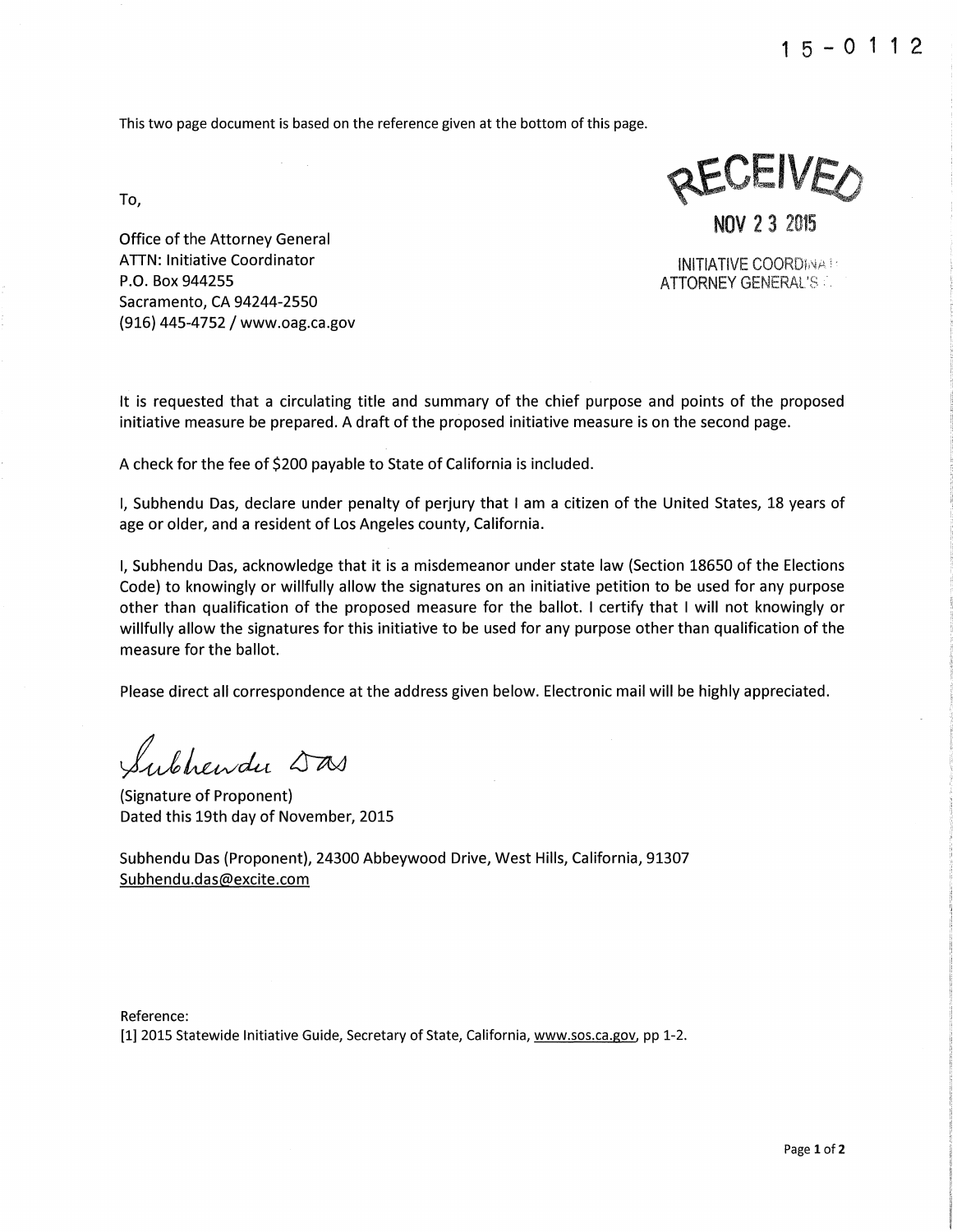#### **DRAFT OF A CALIFORNIA STATE WIDE INITIATIVE MEASURE**

## **TITLE:**

Democracy for all California Legislators in California Capitol

#### **SUMMARY:**

No secret ballot means no democracy. Therefore, all elected California Legislators must always use secret ballot for all votes.

### **SCOPE:**

This initiative is meant for all decision processes used in California Capitol for making all kinds of rules, regulations, and laws by all the elected officials of the California State Assembly and California State Senate.

Any committee, sub-committee, team, group etc. created out of the above elected officials, will be subjected to this initiative. No such team can have less than three elected members.

Whenever and wherever there is a vote for making a decision, from any process, by such a team of elected officials, the vote will be subjected to this initiative.

#### **INITIATIVE:**

People of California use secret ballot to elect their representatives in the state capitol. Democracy means use of secret ballot in voting. If people's elected representatives cannot use secret ballot to vote then people lose their secret ballot and therefore democracy. This proposition wants to give that democracy to their elected representatives.

All votes must use California State approved secret ballot for making all decisions. No decision will be considered valid if it bypasses the secret ballot of the voting system. No electronic voting system can be used.

This initiative measure will amend the California Constitution.

## **PROPONENT:**

Signature:

Subhendu Das

Name: Postal Address: Email Address: Date:

Subhendu Das 24300 Abbeywood Drive, West Hills, Ca 91307, USA Subhendu.Das@excite.com 19, November, 2015